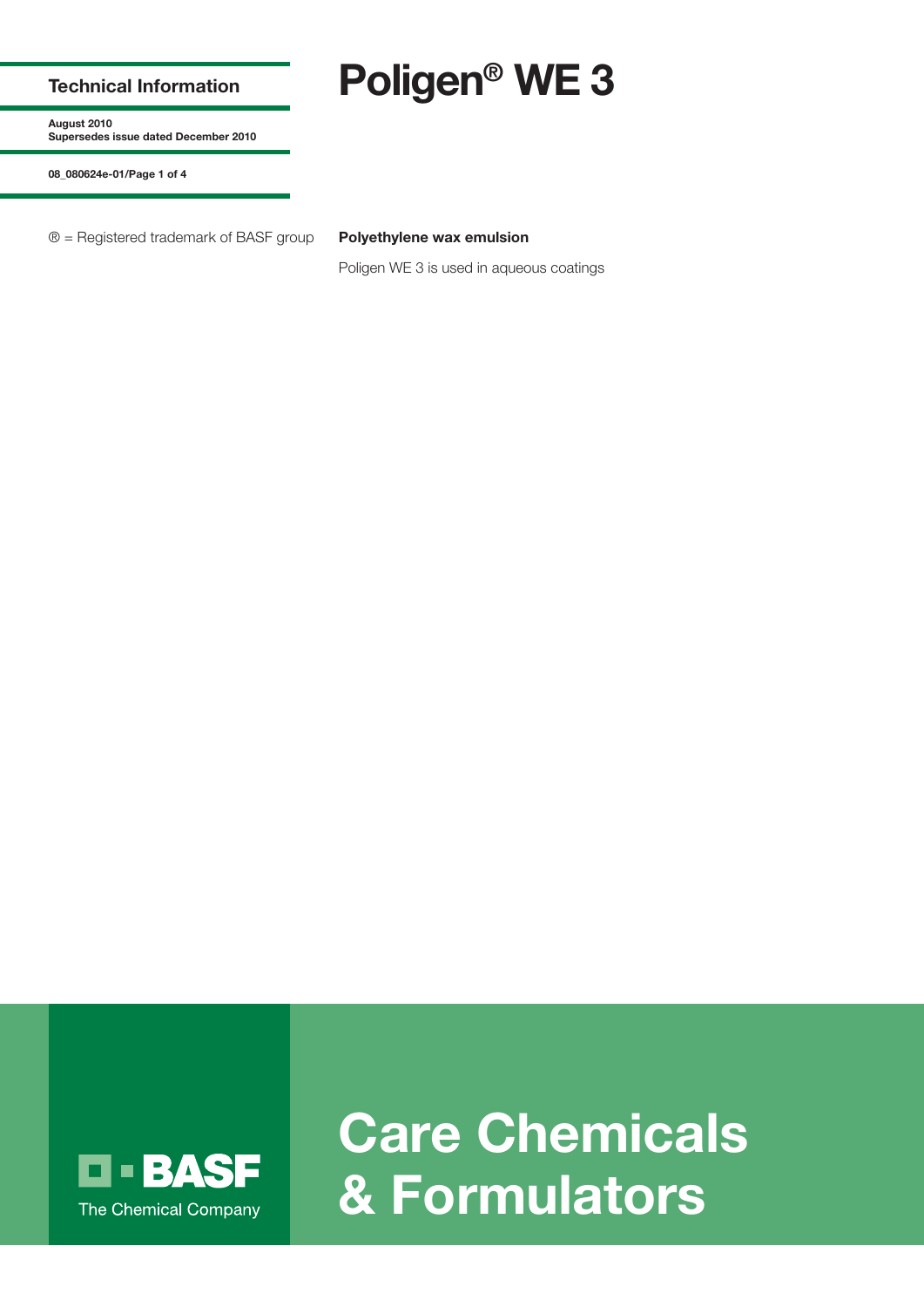## **Properties**

**Chemical nature Aqueous emulsion of an ethylene copolymer wax** 

|                                       | <b>Test method</b> |             |                                 |
|---------------------------------------|--------------------|-------------|---------------------------------|
|                                       | <b>DIN</b>         | <b>ASTM</b> |                                 |
| Solids content                        | <b>EN ISO 3251</b> |             | $24 - 26%$                      |
| $pH$ -value (23 °C)                   | FN 1262            |             | $8.5 - 9.5$                     |
|                                       | 19268              |             |                                 |
| Minimum film-forming temperature      | ISO 2115           |             | approx. 35 °C                   |
| Flow time (cup 5 mm, 23 $^{\circ}$ C) | <b>EN ISO 2431</b> |             | $< 85$ s                        |
| Density (Aräometer, 23 °C)            | 51757              | D-1298      | approx. $1.0$ g/cm <sup>3</sup> |
| Melting point of the wax (DSC)        | 51007              | D-3418      | approx. 85 °C                   |
| Freeze-thaw stability                 |                    |             | Must be protected<br>from frost |

The above information is correct at the time of going to press. It does not necessarily form part of the product specification.

A detailed product specification is available from your local BASF representative.

**Shelf life Example 2 has a shelf life of at least one year in its sealed original packaging.** Drums should be tightly resealed each time material is taken from them. The viscosity of Poligen WE 3 can increase slightly in storage. We would recommend filtering it before use if it has been stored for a long time or if a crust has formed on the surface due to evaporation. The air in the headspace of bulk storage tanks should be kept permanently saturated with water vapour.

**Low-temperature stability** It is not advisable to store Poligen WE 3 in the open in winter, and care should be taken to prevent it from freezing. If it does freeze, the best course of action is to thaw it gradually by leaving it to stand at room temperature. It should not be heated direct. Reconstituted dispersions should be filtered before use.

30043786

\* BASF's commercial product numbers.

**Applications**

**PRD-No.**\*

**Aqueous coatings** Poligen WE 3 is an aqueous wax emulsion which is free of emulsifiers. It is miscible in all proportions with water.

> Poligen WE 3 can be applied to substrates by dipping, spinning or spraying. The thickness of the polymer film can be controlled by adjusting the viscosity or solids content of the dilute emulsion.

> It can be advisable to dry coatings at elevated temperatures, depending on the thickness of the film.

> The films formed by Poligen WE 3 are resistant to salt water, oils, fats and many different chemicals such as ethylene oxide.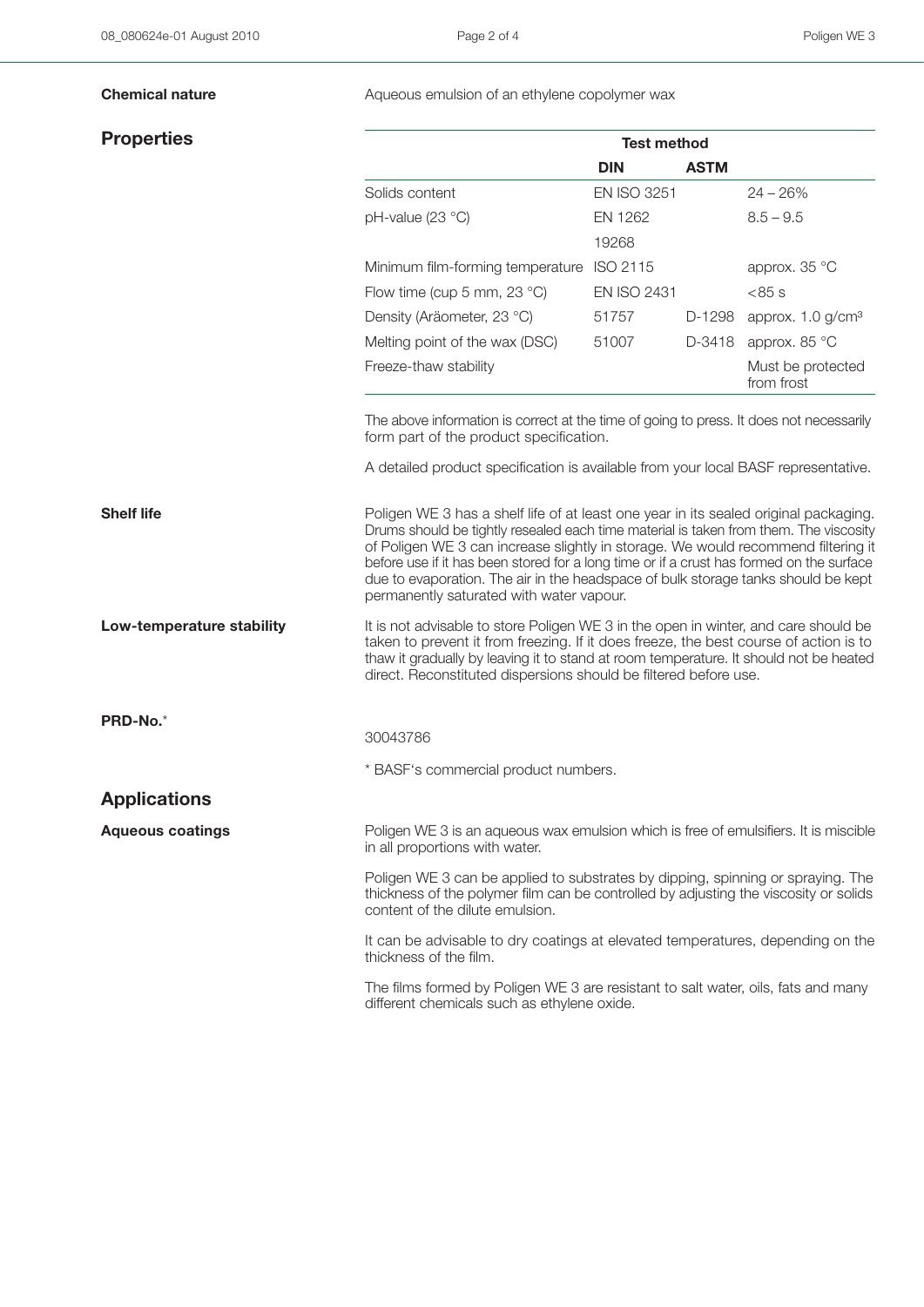| <b>Paraffin wax emulsions</b>                   | Stable paraffin wax emulsions with a wide range of concentrations can be prepared<br>with Poligen WE 3.<br>40%<br>Poligen WE 3                                                                                                                                            |                                                                                                                                                                                                                                                                                                                                          |  |  |
|-------------------------------------------------|---------------------------------------------------------------------------------------------------------------------------------------------------------------------------------------------------------------------------------------------------------------------------|------------------------------------------------------------------------------------------------------------------------------------------------------------------------------------------------------------------------------------------------------------------------------------------------------------------------------------------|--|--|
|                                                 | 50%<br>10%                                                                                                                                                                                                                                                                | Paraffin wax, m.p. $50 - 54$ °C<br>Water                                                                                                                                                                                                                                                                                                 |  |  |
|                                                 |                                                                                                                                                                                                                                                                           | The above mixture should be stirred vigorously at approx. 70 °C with an Ultra-Turrax<br>mixer or similar equipment.                                                                                                                                                                                                                      |  |  |
| Mould-release agents for metal<br>(Die casting) | The wax contained in Poligen WE 3 is very hard, has a high melting point and has<br>high thermal stability. It performs exceptionally well as a mould release agent<br>for metal, especially in combination with paraffin wax, silicone oils and corrosion<br>inhibitors. |                                                                                                                                                                                                                                                                                                                                          |  |  |
| <b>Coatings for paper</b>                       | Poligen WE 3 can be used to coat paper in order to enhance its resistance to fats.<br>It also acts as an effective barrier to the permeation of water vapour.                                                                                                             |                                                                                                                                                                                                                                                                                                                                          |  |  |
| <b>Nonwovens</b>                                |                                                                                                                                                                                                                                                                           | Poligen WE 3 can be used as a binder to bond nonwovens. Unlike conventional<br>binders, Poligen WE 3 is stable and does not have to be applied as part of a complex<br>formulation. As a binder, Poligen WE 3 is resistant to water after it has dried. It also<br>has the advantage that it is free of salts, surfactants and biocides. |  |  |
| <b>Alkaline stripper solution</b>               | 3%<br>4%<br>1%<br>2%<br>90%                                                                                                                                                                                                                                               | Films containing Poligen WE 3 can be removed with an alkaline stripper.<br>Sodium hydroxide (solid)<br>Sodium gluconate<br>Lutensol <sup>®</sup> TO 15<br>Lutensit <sup>®</sup> A-PS<br>Water                                                                                                                                            |  |  |
| <b>Food-contact applications</b>                |                                                                                                                                                                                                                                                                           | The composition of Poligen WE 3 conforms to the requirements of the following<br>FDA regulations and BgVV recommendations.                                                                                                                                                                                                               |  |  |
|                                                 | FDA Paragraph 21 CFR                                                                                                                                                                                                                                                      |                                                                                                                                                                                                                                                                                                                                          |  |  |
|                                                 | 175.105                                                                                                                                                                                                                                                                   | Adhesives                                                                                                                                                                                                                                                                                                                                |  |  |
|                                                 | 176.170                                                                                                                                                                                                                                                                   | Components of paper and paperboard in contact with aqueous<br>and fatty foods                                                                                                                                                                                                                                                            |  |  |
|                                                 | 176.180                                                                                                                                                                                                                                                                   | Components of paper and paperboard in contact with dry food                                                                                                                                                                                                                                                                              |  |  |
|                                                 | 177.1310                                                                                                                                                                                                                                                                  | Ethylene-acrylic acid copolymers                                                                                                                                                                                                                                                                                                         |  |  |
|                                                 |                                                                                                                                                                                                                                                                           | <b>BfR</b> recommendations                                                                                                                                                                                                                                                                                                               |  |  |
|                                                 | XIV                                                                                                                                                                                                                                                                       | Plastics dispersions                                                                                                                                                                                                                                                                                                                     |  |  |
|                                                 | <b>XXXVI</b>                                                                                                                                                                                                                                                              | Paper and board for food contact                                                                                                                                                                                                                                                                                                         |  |  |
|                                                 |                                                                                                                                                                                                                                                                           |                                                                                                                                                                                                                                                                                                                                          |  |  |

The restrictions stipulated in these regulations must be observed.